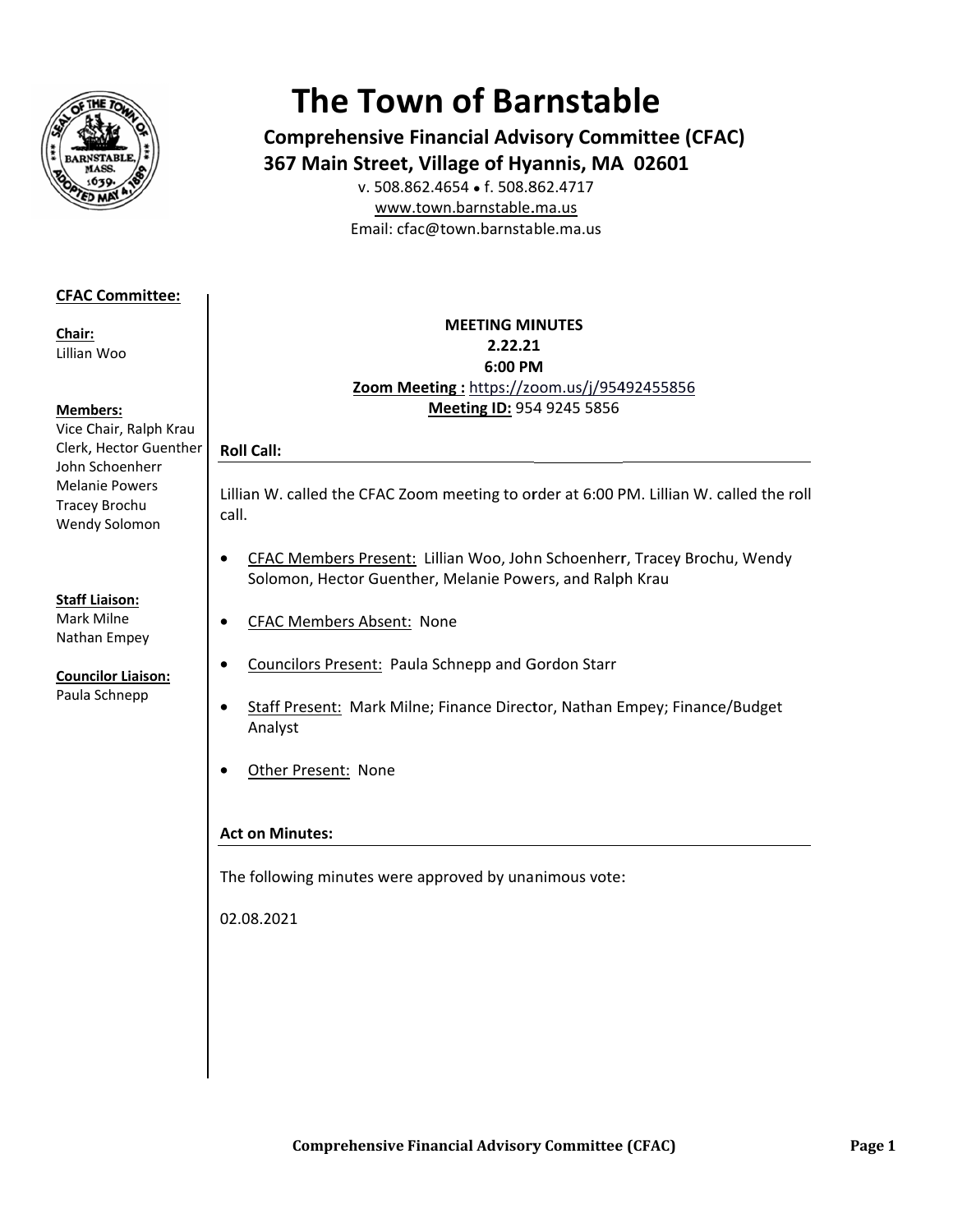#### **Public Comments:**

None

#### **Correspondence:**

Ralph K. wanted to thank Tracey B. for all the work she has done in taking the subcommittee notes and for putting together the capital report, she did an excellent job. Lillian W. agreed and that we all join and thanking Tracey B.

Lillian W. wanted to let the committee know she sent the dates and schedule on the community discussion for the sewer assessment. Lillian W. noted the scheduled meetings are February 25<sup>th</sup> and March 25<sup>th</sup>. Lillian W. noted the Town Manager is going to review the proposed sewer assessment and discuss the use of General Funds to pay for the Comprehensive Wastewater Management Plan (CWMP). Mark M. responded this Thursday's session is about presenting to the community the sewer assessment ordinance and getting feedback from participants. Mark M. noted we anticipate presenting a revised sewer assessment ordinance during the first Town Council meeting in April after getting community feedback. Mark M. noted we're not going to talk in detail about the General Fund contribution; we are really trying to focus on the sewer assessment ordinance for funding part of this program. Hector G. asked do participants have to sign up for the sessions? Mark M. responded there is no sign up needed for the sessions as it is an open meeting via Zoom. Hector G. asked how was the meeting publicized? Mark M. responded it has been put out through multiple social media channels, town website, and Town Manager has mentioned it at Town Council meetings. Ralph K. noted it has been mentioned in the electronic bulletin twice. Mark M. noted we have used a lot of different modes of communication, but are there other suggestions? Hector G. noted the Cape Cod Times and Barnstable Patriot are good sources. Wendy S. noted there is also a Facebook site called Cotuit Connections that we could share it on there. Ralph K. suggested given the shortage of time for the session we could put a headline in the Cape Cod Times. Lillian W. commented we'll find out how many attended this coming Thursday's meeting, and that there will be ample opportunity to publicize the March meetings.

# **Staff Report:**

Mark M. noted there will be another bond issue in March, which is our large tax exempt sale that will fund many of our FY20 and FY21 capital improvement projects. Mark M. noted we'll be getting another report from Standard & Poor, which we do not anticipate any change. Wendy S. asked is Standard & Poor the only agency that rates the bond issue? Mark M. responded yes, we thought about other agencies, but every time we ask for a report it is about a \$15,000 charge. Hector G. asked what will be the size of the bond issue in March? Mark M. responded it is almost \$15 million. Hector G. asked will they be twenty year notes? Mark M. responded it will be a combination of five, fifteen, and twenty year. Hector G. noted if the bond issue is to be tax exempt, we would expect the interest rate to be lower than the fifteen year bond on the taxable bond that was issued on February  $9<sup>th</sup>$ . Mark M. responded a lot could happen in the markets, but yes we would think interest rates on bids would come in lower. Mark M. noted within this bond issue we're going to be refunding about \$4 to \$5 million of 2010 and 2011 callable bonds, the outer year of the bonds are callable after the first ten years. Mark M. noted based on our analysis, we're projecting savings of \$500,000 in interest cost on those bonds.

# **Old Business:**

None

# **New Business:**

 **Comprehensive Financial Advisory Committee (CFAC) Page 2**  Ralph K. noted everyone should have received a copy of the CFAC Capital Report for any tweaking if needed. Wendy S. noted maybe we should include something in regards to global warming for structures and waterways? Ralph K.